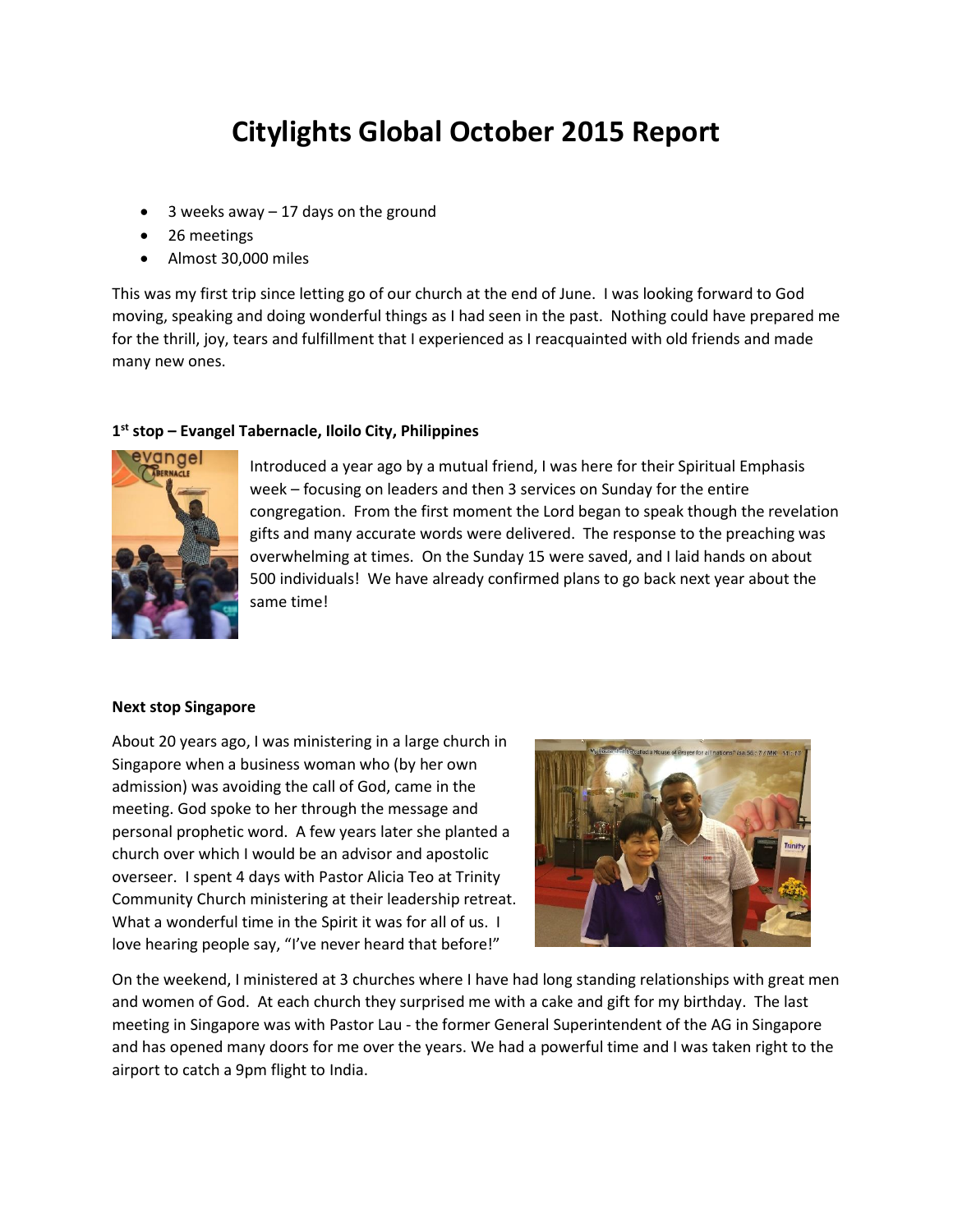**India**



I arrived into Kolkatta in the early hours of October 19<sup>th</sup> – my birthday! 18 hours later I was preaching to a camp of 1500 young people that are part of the Good News India Dream Centers. There are 30 of these around the eastern states of India and it is run by a childhood friend, Dr Faiz Rahman. All these years later, thousands of lives are saved and given a hope and future because of the work of this man. If not for the work of

GNI many of these kids would be dead or on the streets. On the first of 4 nights at this camp, about 200 were baptized in the Holy Spirit (what a wonderful birthday gift – I got to spend my birthday in the land of my birth, doing what I was born to do). It was a special treat to see these beautiful young people dance, worship and respond to the word of God. When I was not preaching, I spent a lot of time walking around talking and listening to their stories – but mostly hugging them or walking around arm in arm. They won't let you go without a hug and kiss!



You can go to http://goodnewsindia.org/donate/sponsor-a-child/ and learn more. Most sponsorships provide a few hours of education and one meal a day. Though GNI they get a home, an education through University level, ALL their meals and thrive in a loving, Godly environment. Having just been there, I THROUGHLY ENDORSE THIS MINISTRY AND RECOMMEND that you consider sponsoring a child or two through GNI.